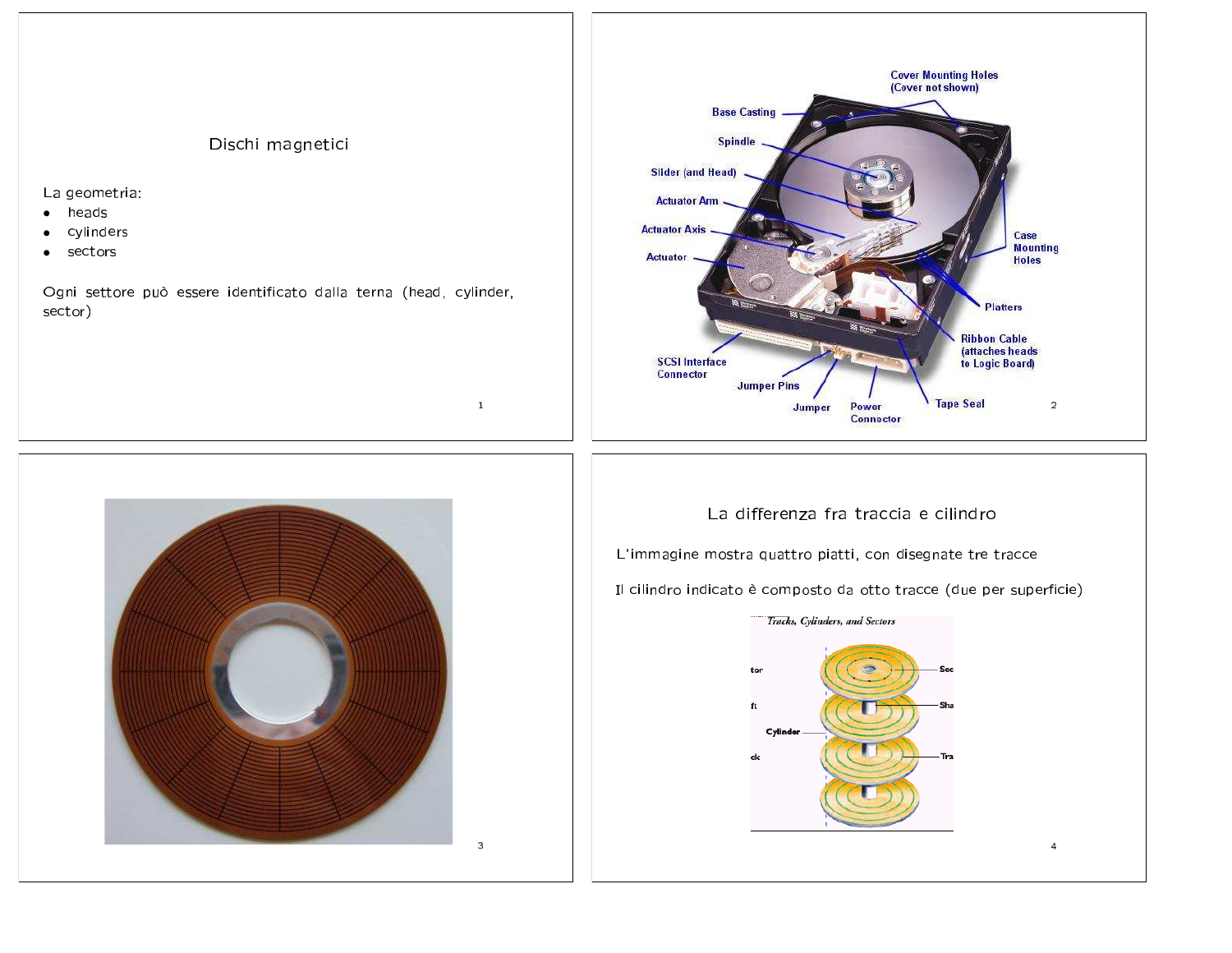| Zoned Bit Recording<br>20 tracce divise in 5 zone<br>5                                                                                                                                                                                                                                                                                                                                                                                                                                                                                                                                                                                                                              | Il BIOS non "capisce" i dischi formattati con ZBR<br>Questi dischi presentano al BIOS una geometria virtuale (es. 63<br>settori per traccia)<br>Il controller del disco esegue una traduzione da virtuale a fisico<br>Limite del BIOS:<br>16 bit per specificare il $#$ di settori<br>$\bullet$<br>4 bit per specificare il $#$ di testine<br>$\bullet$<br>6 bit per specificare il $#$ di tracce<br>$\bullet$<br>⇒ max # settori = $(2^{16} – 1) * 2^4 * (2^6 – 1) = 66,059,280$<br>$\Rightarrow$ max capacità = 66,059,280 * 512 = 31.499 GB<br>Per superare questo limite si usa il Logical Block Addressing:<br>i settori sono numerati linearmente<br>6 |
|-------------------------------------------------------------------------------------------------------------------------------------------------------------------------------------------------------------------------------------------------------------------------------------------------------------------------------------------------------------------------------------------------------------------------------------------------------------------------------------------------------------------------------------------------------------------------------------------------------------------------------------------------------------------------------------|--------------------------------------------------------------------------------------------------------------------------------------------------------------------------------------------------------------------------------------------------------------------------------------------------------------------------------------------------------------------------------------------------------------------------------------------------------------------------------------------------------------------------------------------------------------------------------------------------------------------------------------------------------------|
| La formattazione<br>0. Formattazione di basso livello<br>marca la struttura fisica (tracce, settori) sulle superfici<br>$\bullet$<br>eseguita dal fabbricante<br>$\bullet$<br>richiede di conoscere con precisione la geometria fisica del disco<br>1. Partizionamento<br>divide il disco in "pezzi" logici basati su una convenzione<br>è una funzione del sistema operativo<br>$\bullet$<br>tutti i SO su PC rispettano la convenzione del PC IBM<br>$\bullet$<br>2. Formattazione di alto livello<br>è una funzione del sistema operativo<br>(es. comando "format" di MS-DOS, comando mkfs(8) di Unix)<br>٠<br>costruisce un filesystem in una partizione<br>٠<br>$\overline{7}$ | Formattazione di basso livello<br>marca la struttura fisica (tracce, settori) sulle superfici<br>$\bullet$<br>Un settore:<br>ECC<br>Preamble<br>Data<br>· eventuali blocchi difettosi vengono "rimpiazzati" con blocchi di<br>scorta<br>il rimpiazzo è fatto in maniera trasparente dal controller<br>$\bullet$<br>8                                                                                                                                                                                                                                                                                                                                         |

 $\blacksquare$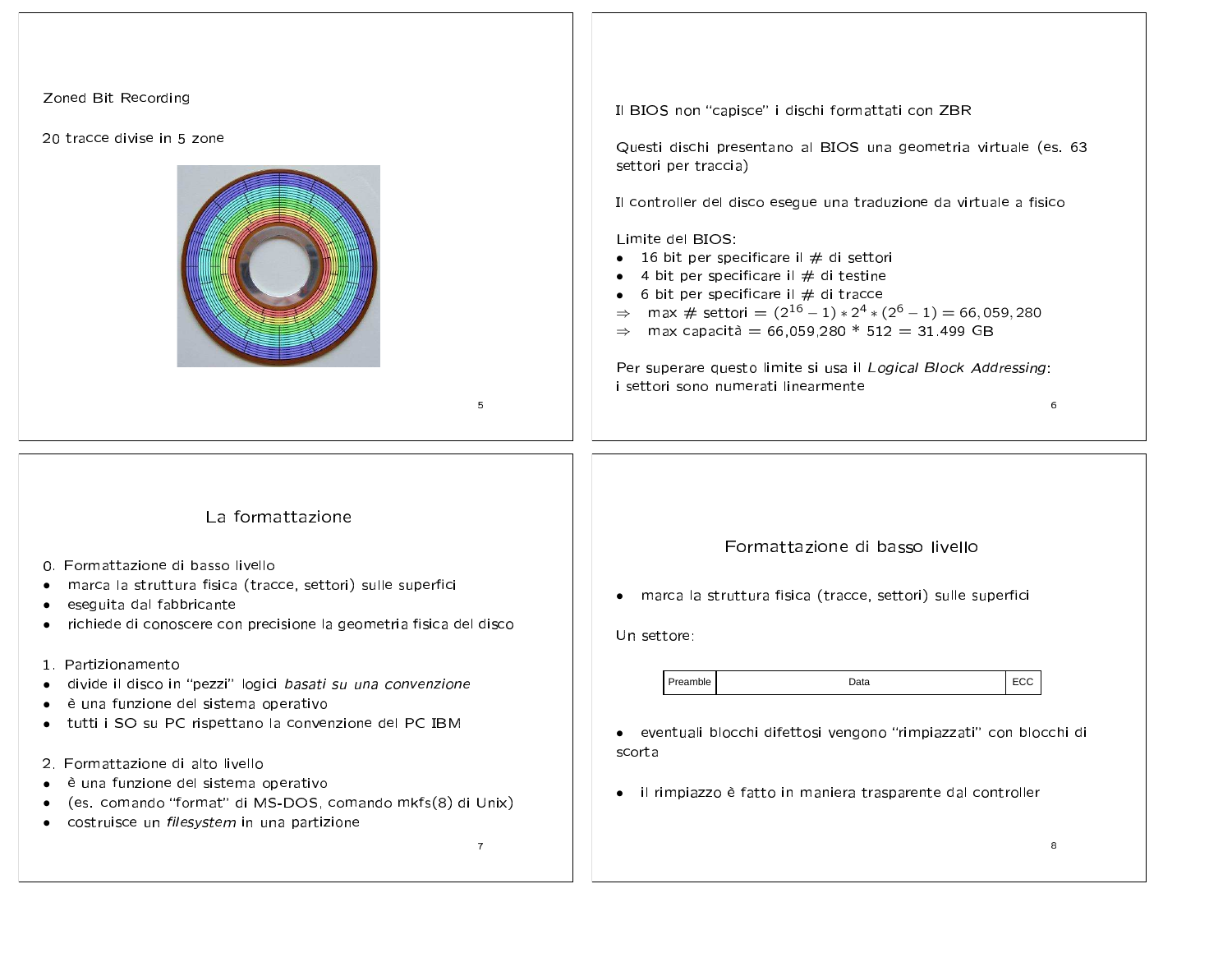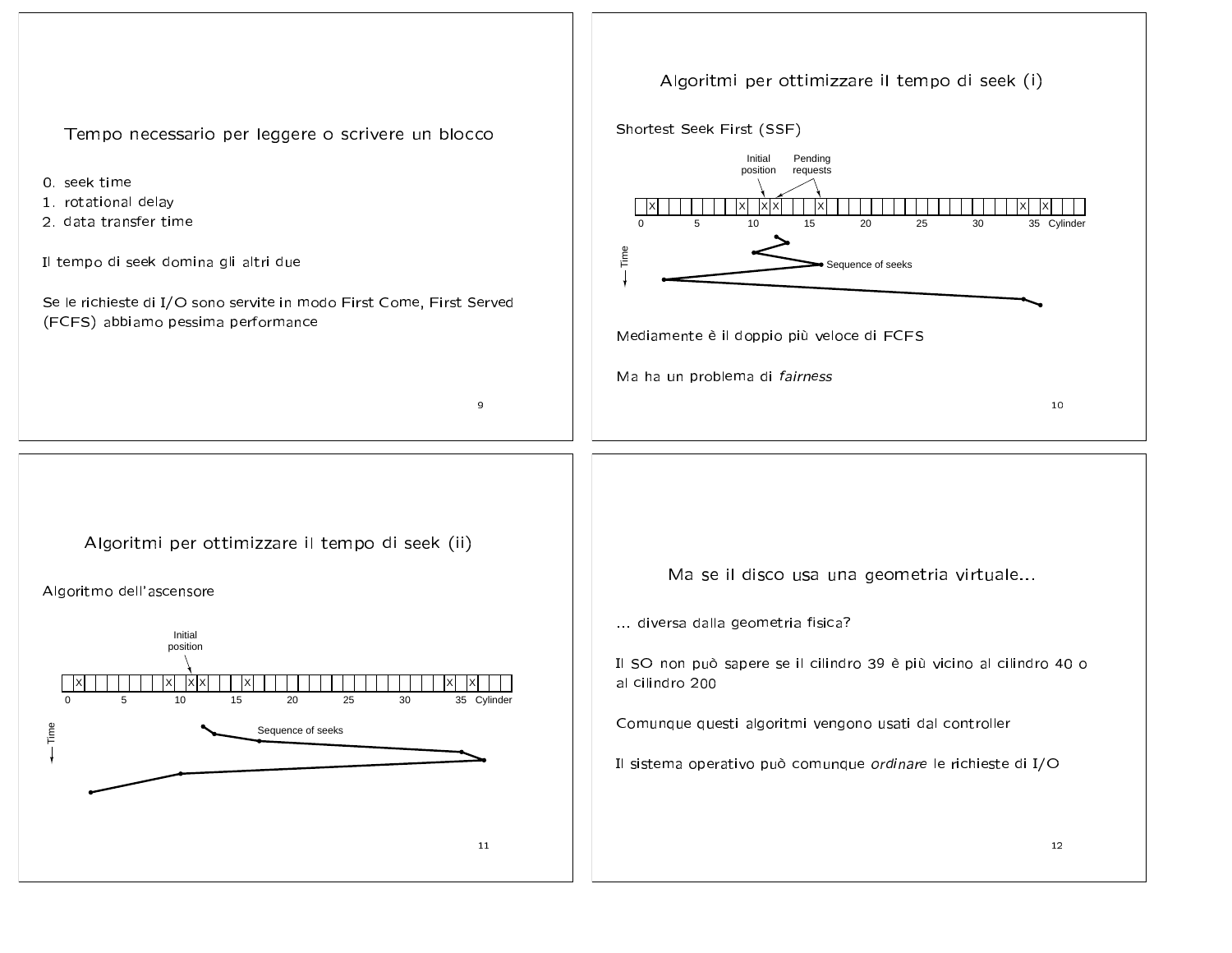| I/O in unix: buffer cache<br>Quando il SO riceve una richiesta di lettura, prima va a vedere se<br>il blocco è presente nella cache<br>Quando il blocco viene letto, viene conservato nella cache<br>Quando il SO riceve una richiesta di scrittura, la modifica viene<br>fatta sulla cache<br>A intervalli regolari, i blocchi sporchi vengono copiati dalla cache<br>al disco                                                                                                 | Clocks<br>Ogni PC ha due orologi:<br>Real Time Clock (RTC) (o "CMOS Clock")<br>mantiene la data e l'ora quando il PC è spento<br>non viene usato quando il PC è acceso<br>٠<br>System clock (o "kernel clock" o "software clock")<br>lancia interrupt a intervalli regolari<br>la routine di interrupt viene usata per vari scopi<br>$\bullet$ |
|---------------------------------------------------------------------------------------------------------------------------------------------------------------------------------------------------------------------------------------------------------------------------------------------------------------------------------------------------------------------------------------------------------------------------------------------------------------------------------|------------------------------------------------------------------------------------------------------------------------------------------------------------------------------------------------------------------------------------------------------------------------------------------------------------------------------------------------|
| 13                                                                                                                                                                                                                                                                                                                                                                                                                                                                              | 14                                                                                                                                                                                                                                                                                                                                             |
| Clock interrupt handler<br>· mantiene l'ora corrente (sotto forma di "numero di secondi pas-<br>sati da 1/1/1970 0:00" ovvero "Unix timestamp")<br>implementa lo scheduling con prelazione<br>mantiene i contatori di CPU Usage dei processi<br>gestisce le syscall alarm(2), sleep(2)<br>gestisce vari timer interni al kernel<br>mantiene statistiche, profilazione, ecc.<br>$\bullet$<br>In Linux:<br>• incrementa la var globale jiffies<br>incrementa la var globale xtime | Implementare i soft timer<br>Current time<br>Next signal<br>$\mathbf{3}$<br>4200<br>Clock<br>header<br>$\sqrt{1 x }$                                                                                                                                                                                                                           |
| 15                                                                                                                                                                                                                                                                                                                                                                                                                                                                              | 16                                                                                                                                                                                                                                                                                                                                             |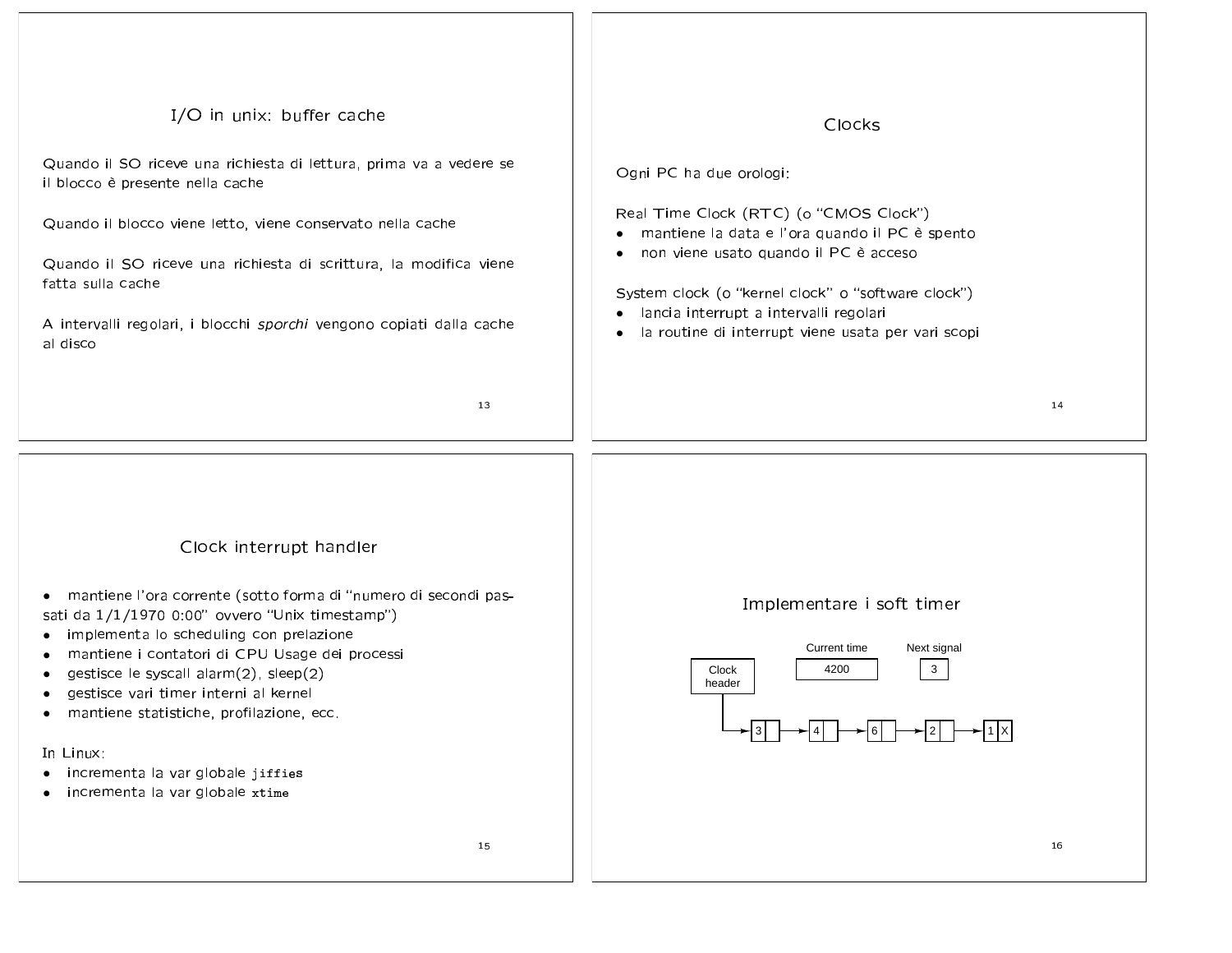

## + +)/ +././

| <b>Character</b> | <b>POSIX name</b> | <b>Comment</b>                     |
|------------------|-------------------|------------------------------------|
| <b>CTRL-H</b>    | <b>ERASE</b>      | Backspace one character            |
| <b>CTRL-U</b>    | <b>KILL</b>       | Erase entire line being typed      |
| <b>CTRL-V</b>    | <b>LNEXT</b>      | Interpret next character literally |
| <b>CTRL-S</b>    | <b>STOP</b>       | Stop output                        |
| CTRL-Q           | <b>START</b>      | Start output                       |
| <b>DEL</b>       | <b>INTR</b>       | Interrupt process (SIGINT)         |
| CTRL-\           | QUIT              | Force core dump (SIGQUIT)          |
| <b>CTRL-D</b>    | <b>EOF</b>        | End of file                        |
| <b>CTRL-M</b>    | CR.               | Carriage return (unchangeable)     |
| CTRL-J           | NL.               | Linefeed (unchangeable)            |
|                  |                   | 19                                 |

## -



&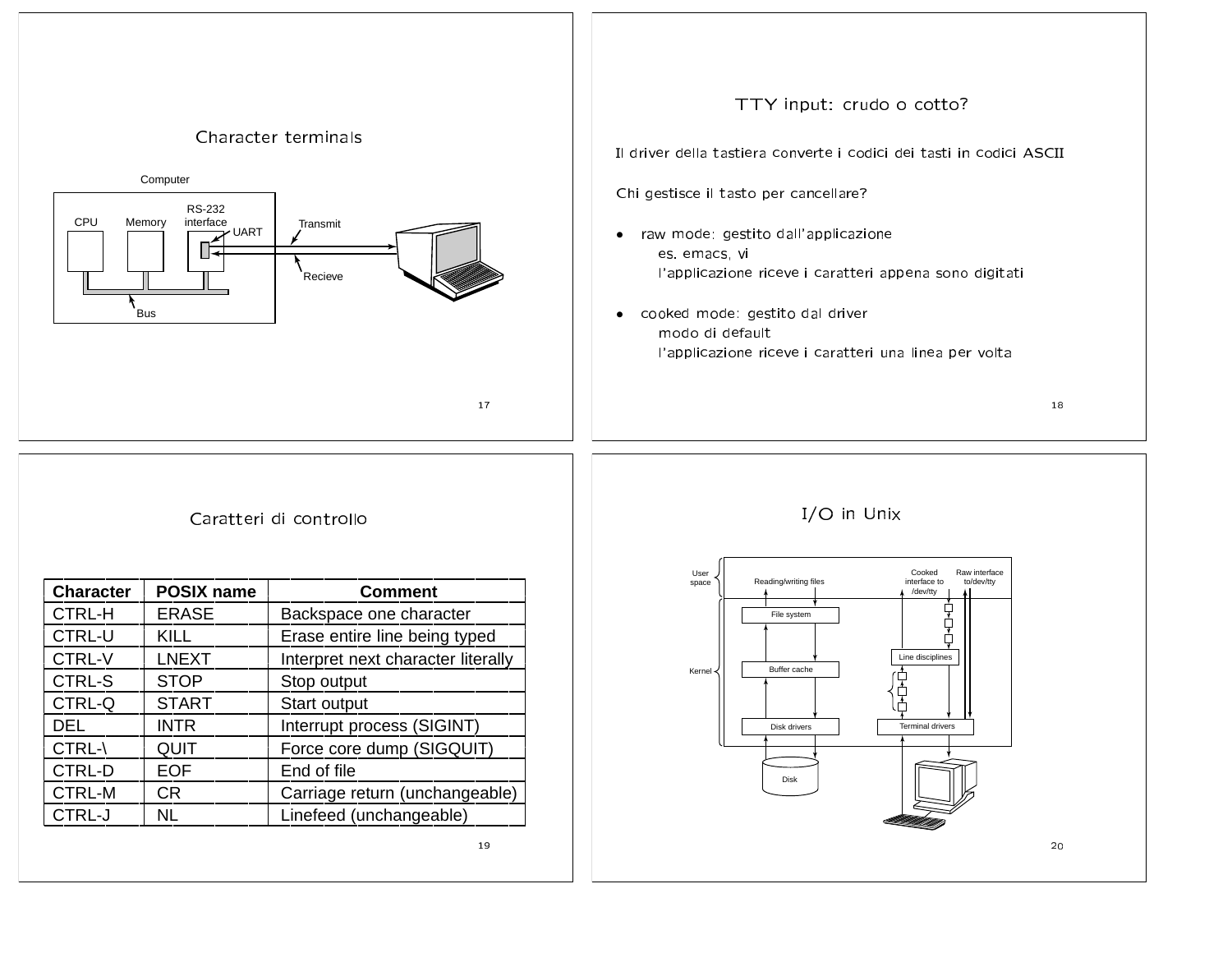| <b>TTY Output</b><br>Esistono centinaia di terminali diversi (veri e virtuali)<br>Ciascun terminale<br>ha diverse capacità<br>usa sequenze di escape diverse<br>Problema: realizzare applicazioni portabili<br>Soluzione: il database terminfo |                                                              | Un frammento dal terminfo master database<br>dumb   80-column dumb tty,<br>am,<br>cols#80,<br>bel=^G, cr=^M, cud1=^J, ind=^J,<br>unknown unknown terminal type,<br>gn, use=dumb,<br>lpr printer line printer,<br>hc, os, OTbs,<br>cols#132, lines#66,<br>bel=^G, cr=^M, cub1=^H, cud1=^J, ff=^L, ind=^J,<br>glasstty classic glass tty interpreting ASCII control characters,<br>OTbs, am,<br>cols#80.<br>bel=^G, clear=^L, cr=^M, cub1=^H, cud1=^J, ht=^I,<br>.kbs=^H, kcub1=^H, kcud1=^J, nel=^M^J,<br>vanilla,<br>OTbs, bel= $\hat{G}$ , cr= $\hat{M}$ , cud1= $\hat{J}$ , ind= $\hat{J}$ , |
|------------------------------------------------------------------------------------------------------------------------------------------------------------------------------------------------------------------------------------------------|--------------------------------------------------------------|------------------------------------------------------------------------------------------------------------------------------------------------------------------------------------------------------------------------------------------------------------------------------------------------------------------------------------------------------------------------------------------------------------------------------------------------------------------------------------------------------------------------------------------------------------------------------------------------|
| 21                                                                                                                                                                                                                                             |                                                              | 22                                                                                                                                                                                                                                                                                                                                                                                                                                                                                                                                                                                             |
|                                                                                                                                                                                                                                                | Le sequenze di escape ANSI                                   |                                                                                                                                                                                                                                                                                                                                                                                                                                                                                                                                                                                                |
| <b>Escape sequence</b>                                                                                                                                                                                                                         | <b>Meaning</b>                                               | Memory-mapped displays                                                                                                                                                                                                                                                                                                                                                                                                                                                                                                                                                                         |
| ESC[ <i>n</i> A                                                                                                                                                                                                                                | Move up n lines                                              |                                                                                                                                                                                                                                                                                                                                                                                                                                                                                                                                                                                                |
| ESC[nB]                                                                                                                                                                                                                                        | Move down n lines                                            | Graphics                                                                                                                                                                                                                                                                                                                                                                                                                                                                                                                                                                                       |
| ESC[nc]                                                                                                                                                                                                                                        | Move right n spaces                                          | adapter<br><b>CPU</b><br>Memory<br>Video                                                                                                                                                                                                                                                                                                                                                                                                                                                                                                                                                       |
| ESC[ <i>nD</i> ]                                                                                                                                                                                                                               | Move left <i>n</i> spaces                                    | controller<br>Video                                                                                                                                                                                                                                                                                                                                                                                                                                                                                                                                                                            |
| ESC[m; nH]                                                                                                                                                                                                                                     | Move cursor to $(m, n)$                                      | RAM                                                                                                                                                                                                                                                                                                                                                                                                                                                                                                                                                                                            |
| ESC [sJ                                                                                                                                                                                                                                        | Clear screen from cursor (0 to end, 1 from start, 2 all)     |                                                                                                                                                                                                                                                                                                                                                                                                                                                                                                                                                                                                |
| ESC [sK                                                                                                                                                                                                                                        | Clear line from cursor (0 to end, 1 from start, 2 all)       |                                                                                                                                                                                                                                                                                                                                                                                                                                                                                                                                                                                                |
| ESC[nL]                                                                                                                                                                                                                                        | Insert n lines at cursor                                     | Bus.<br>Analog<br>video signal                                                                                                                                                                                                                                                                                                                                                                                                                                                                                                                                                                 |
| ESC[nM]                                                                                                                                                                                                                                        | Delete n lines at cursor                                     | Parallel port                                                                                                                                                                                                                                                                                                                                                                                                                                                                                                                                                                                  |
| ESC[nP]                                                                                                                                                                                                                                        | Delete n chars at cursor                                     |                                                                                                                                                                                                                                                                                                                                                                                                                                                                                                                                                                                                |
| ESC $[n@]$                                                                                                                                                                                                                                     | Insert <i>n</i> chars at cursor                              |                                                                                                                                                                                                                                                                                                                                                                                                                                                                                                                                                                                                |
| $ESC$ [ $nm$ ]                                                                                                                                                                                                                                 | Enable rendition n (0=normal, 4=bold, 5=blinking, 7=reverse) |                                                                                                                                                                                                                                                                                                                                                                                                                                                                                                                                                                                                |
| ESC M                                                                                                                                                                                                                                          | Scroll the screen backward if the cursor is on the top line  |                                                                                                                                                                                                                                                                                                                                                                                                                                                                                                                                                                                                |
|                                                                                                                                                                                                                                                | 23                                                           | 24                                                                                                                                                                                                                                                                                                                                                                                                                                                                                                                                                                                             |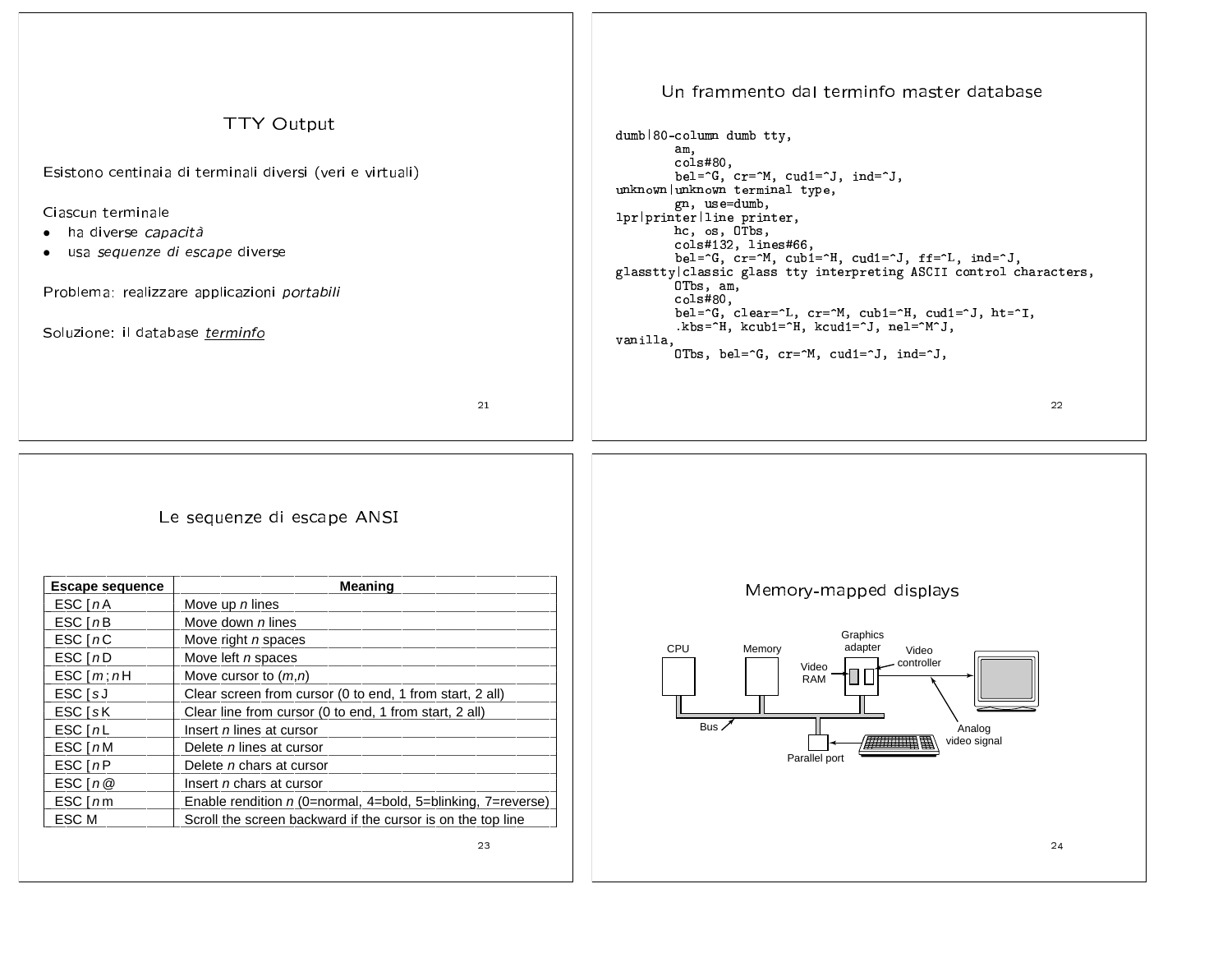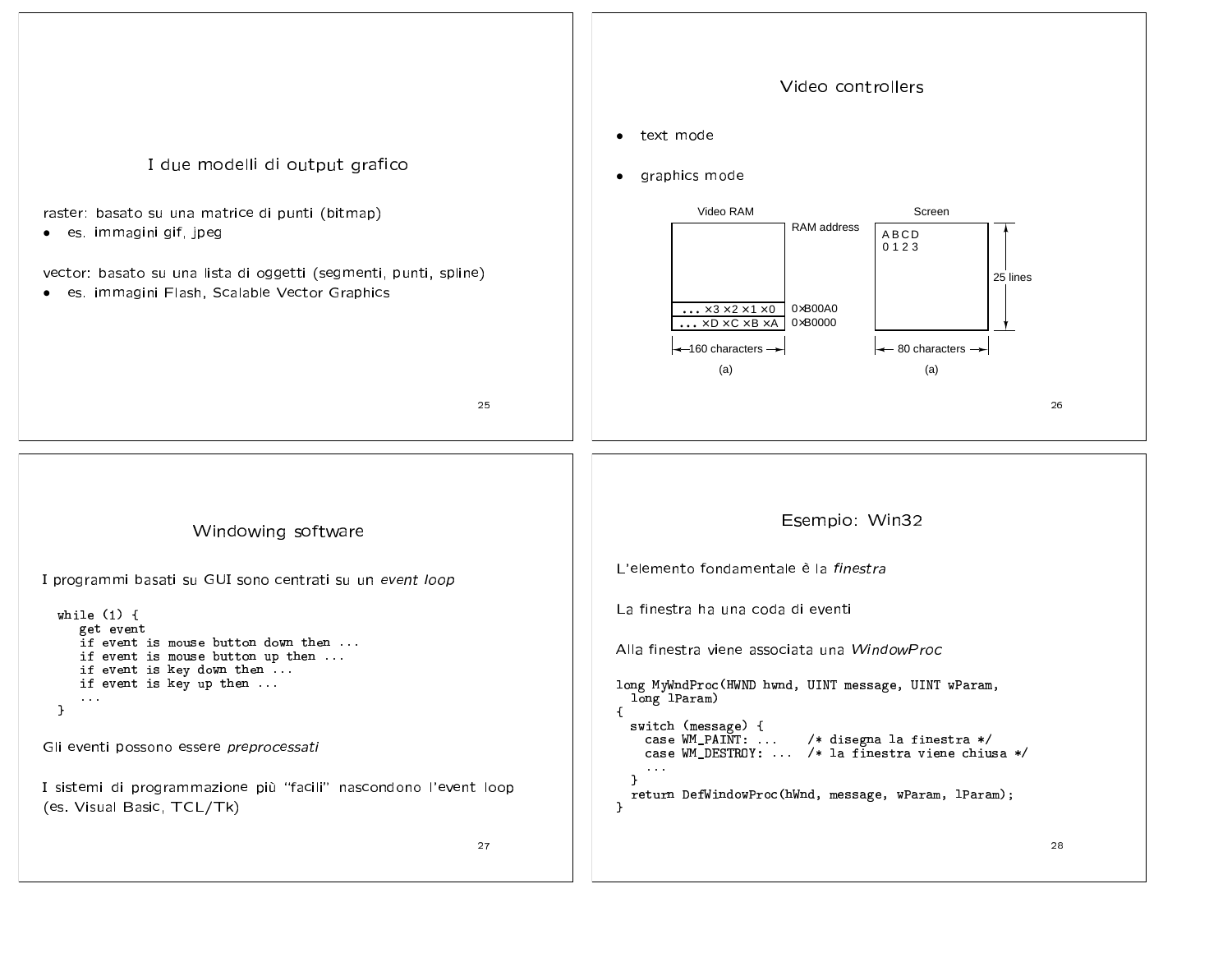